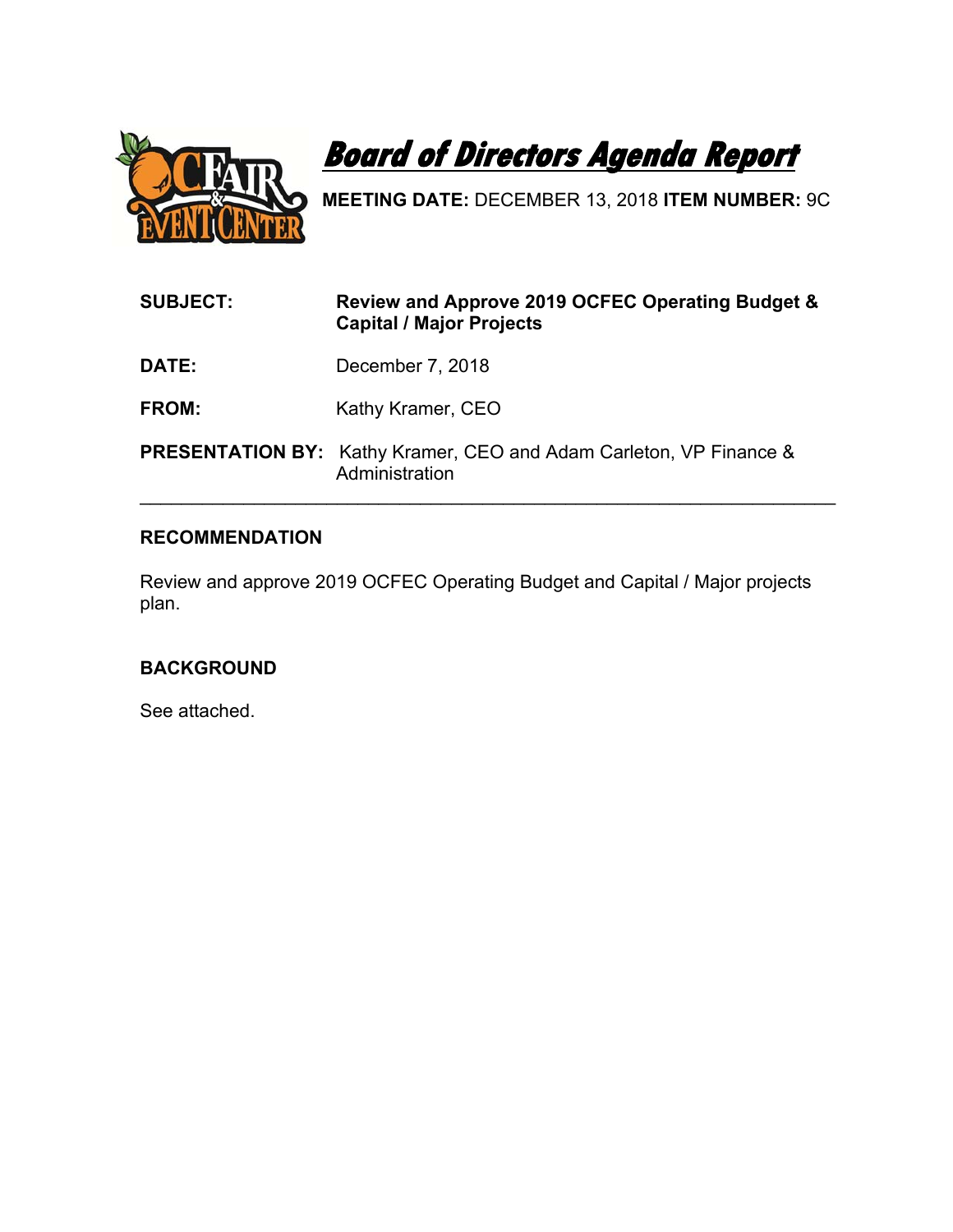### **32nd D A A - OC Fair & Event Center 2019 Operating Budget**

|                                                   | 2017                    | 2018                    | 2018                    | 2019                    | <b>Budget</b>    |
|---------------------------------------------------|-------------------------|-------------------------|-------------------------|-------------------------|------------------|
|                                                   | Actuals                 | <b>Budget</b>           | Forecast                | <b>Budget</b>           | Variance         |
| <b>OCFEC-PRODUCED EVENT REVENUE</b>               |                         |                         |                         |                         |                  |
| ADMISSIONS TO GROUNDS                             |                         |                         |                         |                         |                  |
| <b>Gate Admissions</b>                            | \$<br>7,659,046         | 7,820,310<br>\$         | \$<br>8,426,468         | \$<br>8,428,000         | 1,532            |
| <b>Advance Admissions</b><br>Subtotal             | 3,420,174<br>11,079,220 | 3,602,158<br>11,422,468 | 3,221,812<br>11,648,280 | 3,289,772<br>11,717,772 | 67,960<br>69,492 |
|                                                   |                         |                         |                         |                         |                  |
| <b>COMMERCIAL SPACE RENTALS</b>                   | 1,366,431               | 1,421,675               | 1,394,057               | 1,418,410               | 24,353           |
|                                                   |                         |                         |                         |                         |                  |
| CARNIVAL & CONCESSIONS                            |                         |                         |                         |                         |                  |
| Carnival                                          | 3,676,213               | 3,871,050               | 3,920,463               | 4,086,571               | 166,108          |
| Concessions                                       | 8,366,639               | 8,633,800               | 8,572,923               | 8,681,975               | 109,052          |
| Subtotal                                          | 12,042,852              | 12,504,850              | 12,493,385              | 12,768,546              | 275,161          |
|                                                   |                         |                         |                         |                         |                  |
| <b>EXHIBITS REVENUE</b>                           |                         |                         | 86,622                  |                         |                  |
| <b>Entry Fees</b><br>Donations/Awards             | 80,127<br>4,616         | 80,127<br>2,766         | 3,878                   | 87,085<br>3,878         | 463              |
| <b>Sales</b>                                      | 20,589                  | 19,192                  | 27,476                  | 26,882                  | (594)            |
| Subtotal                                          | 105,332                 | 102,085                 | 117,976                 | 117,845                 | (131)            |
|                                                   |                         |                         |                         |                         |                  |
| <b>ATTRACTIONS REVENUE</b>                        | 5,581,490               | 6,256,845               | 6,780,027               | 8,356,635               | 1,576,608        |
|                                                   |                         |                         |                         |                         |                  |
| MISC OCFEC-PRODUCED EVENT REVENUE                 |                         |                         |                         |                         |                  |
| Parking                                           | 2,749,535               | 2,758,813               | 2,595,133               | 2,569,825               | (25, 308)        |
| Sponsorships                                      | 1,642,276               | 1,803,000               | 1,853,625               | 1,819,150               | (34, 475)        |
| <b>Livestock Auction Receipts</b>                 | 291,846                 | 292,000                 | 308,629                 | 288,595                 | (20, 034)        |
| Camping<br><b>Exhibitor Fees</b>                  | 95,178<br>45,890        | 98,000<br>40,700        | 95,940<br>41,625        | 99,700<br>39,700        | 3,760<br>(1,925) |
| Miscellaneous Other Self Produced Revenue         | 75,001                  | 66,667                  | 91,666                  | 293,660                 | 201,994          |
| Subtotal                                          | 4,899,724               | 5,059,180               | 4,986,617               | 5,110,630               | 124,013          |
|                                                   |                         |                         |                         |                         |                  |
| <b>TOTAL OCFEC-PRODUCED EVENT REVENUE</b>         | 35,075,050              | 36,767,103              | 37,420,343              | 39,489,838              | 2,069,495        |
|                                                   |                         |                         |                         |                         |                  |
| <b>RENTAL REVENUE</b>                             |                         |                         |                         |                         |                  |
| <b>RENTAL OF FACILITIES</b>                       |                         |                         |                         |                         |                  |
| <b>Facility Rental Fees</b>                       |                         | 21,800                  |                         |                         |                  |
| Grounds Wide Rentals                              | 39,375                  | 39,400                  | 24,500                  | 29,500                  | 5,000            |
| Building 10                                       | 350,750                 | 367,500                 | 333,050                 | 373,000                 | 39,950           |
| Building 12<br>Building 14                        | 162,300<br>122,780      | 170,700<br>122,900      | 192,205<br>123,200      | 216,900<br>131,000      | 24,695<br>7,800  |
| Building 16                                       | 58,275                  | 89,500                  | 97,200                  | 78,500                  | (18,700)         |
| The Hangar                                        | 237,530                 | 251,500                 | 234,075                 | 319,500                 | 85,425           |
| Parade of Products                                | 92,725                  | 106,800                 | 102,067                 | 104,100                 | 2,033            |
| <b>Breezeway</b>                                  | 34,493                  | 54,300                  | 52,300                  | 38,700                  | (13,600)         |
| Wine Courtyard                                    | 5,363                   | 5,900                   | 5,400                   | 8,100                   | 2,700            |
| Silo Building                                     | 1,710                   | 2,600                   | 1,170                   | 3,400                   | 2,230            |
| <b>Memorial Gardens</b>                           | 800                     | 3,600                   | 5,700                   |                         | (5,700)          |
| Millennium Barn                                   | 2,250                   | 4,100                   | 2,300                   | 8,300                   | 6,000            |
| <b>Little Theater</b>                             | 10,475                  | 11,400                  | 5,600                   | 10,100                  | 4,500            |
| Baja Blues Restaurant<br>Parking Lot              | 12,500<br>1,944,843     | 6,400<br>1,961,491      | 7,600<br>2,136,010      | 16,100<br>2,131,754     | 8,500<br>(4,256) |
| Lawns                                             | 8,750                   | 11,900                  | 15,350                  | 23,700                  | 8,350            |
| <b>Event Camping</b>                              | 84,215                  | 58,700                  | 74,885                  | 76,200                  | 1,315            |
| <b>Festival Grounds</b>                           | 35,575                  | 33,000                  | 38,300                  | 44,400                  | 6,100            |
| Mall                                              | 53,250                  | 51,200                  | 51,600                  | 68,200                  | 16,600           |
| <b>Grandstand Arena</b>                           | 23,700                  | 20,800                  | 31,200                  | 32,200                  | 1,000            |
| <b>Trailer Rallies</b>                            | 3,490                   | 1,700                   | 400                     | 400                     |                  |
| Individual Camping                                | 86,803                  | 53,500                  | 41,968                  | 47,200                  | 5,232            |
| Pacific Amphitheater                              | 67,075                  | 52,800                  | 26,000                  | 19,300                  | (6,700)          |
| Subtotal                                          | 3,439,026               | 3,503,491               | 3,602,080               | 3,780,554               | 178,474          |
|                                                   |                         |                         |                         |                         |                  |
| OTHER RENTAL EVENT REVENUES<br>Interim Admissions | 317,483                 | 287,600                 | 292,052                 | 515,100                 | 223,048          |
| Interim Parking                                   | 2,122,282               | 2,582,100               | 2,460,238               | 2,615,346               | 155,108          |
| Revenue from Personnel Services                   | 1,911,927               | 1,770,367               | 1,695,711               | 1,920,225               | 224,514          |
| <b>Equipment Rentals</b>                          | 830,284                 | 798,000                 | 848,721                 | 889,525                 | 40,804           |
| <b>Year-Round Concessions</b>                     | 1,080,836               | 1,016,600               | 1,107,779               | 930,800                 | (176, 979)       |
| <b>Outside Caterers</b>                           | 265,149                 | 237,600                 | 262,229                 | 296,100                 | 33,871           |
| <b>Outdoor Signs</b>                              | 48,450                  | 48,000                  | 48,690                  | 48,630                  | (60)             |
| Subtotal                                          | 6,576,411               | 6,740,267               | 6,715,420               | 7,215,726               | 500,306          |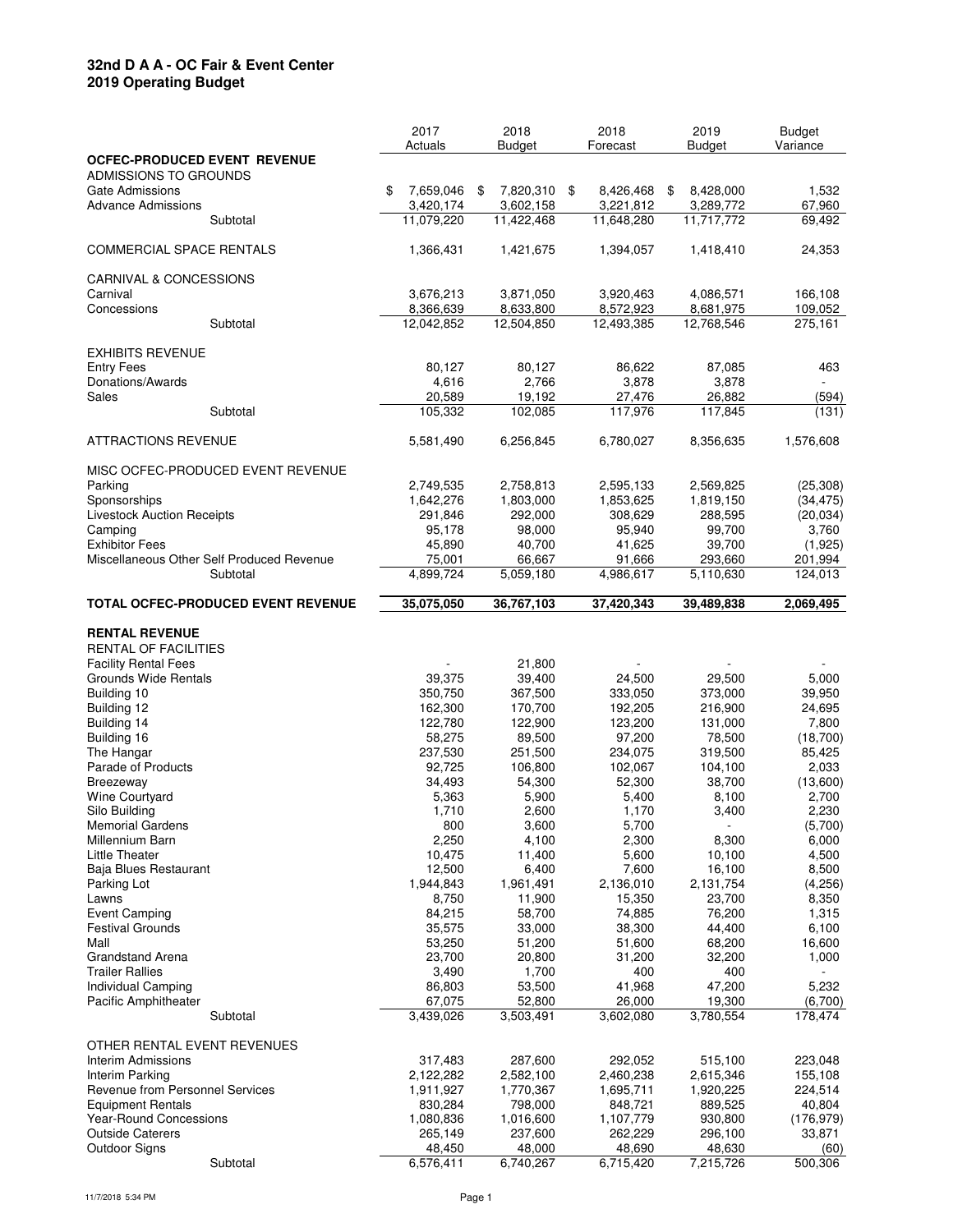### **32nd D A A - OC Fair & Event Center 2019 Operating Budget**

|                                    | 2017       | 2018           | 2018       | 2019          | <b>Budget</b> |
|------------------------------------|------------|----------------|------------|---------------|---------------|
|                                    | Actuals    | Budget         | Forecast   | <b>Budget</b> | Variance      |
|                                    |            |                |            |               |               |
| EQUESTRIAN CENTER REVENUES         |            |                |            |               |               |
| <b>Stall Rentals</b>               | 144,345    | 138,000        | 137,592    | 138,580       | 988           |
| Trailers/Misc                      |            |                |            |               |               |
| Subtotal                           | 144,345    | 138,000        | 137,592    | 138,580       | 988           |
| OTHER OPERATING REVENUES           |            |                |            |               |               |
| <b>Discounts Earned</b>            | 32,597     | 22,639         | 26,417     | 30,417        | 4,000         |
| Miscellaneous                      | 400,620    | 244,390        | 298,433    | 373,018       | 74,585        |
| Subtotal                           | 433,216    | 267,029        | 481,100    | 403,435       | (77, 665)     |
| <b>TOTAL RENTAL REVENUE</b>        | 10,592,999 |                |            |               |               |
|                                    |            | 10,648,787     | 10,936,191 | 11,538,295    | 602,104       |
| <b>TOTAL OPERATING REVENUE</b>     | 45,668,048 | 47,415,890     | 48,356,534 | 51,028,133    | 2,671,599     |
|                                    |            |                |            |               |               |
| <b>NON-OPERATING REVENUE</b>       |            |                |            |               |               |
| Interest Earnings                  | 374,189    | 407,000        | 727,519    | 959,633       | 232,115       |
| Grants                             | 159,423    | 153,804        | 96,088     | 41,087        | (55,001)      |
| Other Non-Operating Revenue        | 4,125      | 250,374        | 250,467    | 148,393       | (102, 074)    |
| <b>Prior Year Revenue</b>          | (12, 794)  | $\blacksquare$ | 6,613      | (591)         | (7,204)       |
| <b>TOTAL NON-OPERATING REVENUE</b> | 524,943    | 811,178        | 924,435    | 1,148,522     | 224,087       |
|                                    |            |                |            |               |               |
| <b>TOTAL REVENUE</b>               | 46,192,991 | 48,227,068     | 49,280,969 | 52,176,655    | 2,895,686     |
|                                    |            |                |            |               |               |
| OPERATING EXPENSES                 |            |                |            |               |               |
| Payroll and Related:               |            |                |            |               |               |
| Salaries/Wages - Permanents        | 5,678,432  | 6,431,371      | 6,249,132  | 6,875,757     | (626, 625)    |
| Salaries/Wages - Overtime          | 113,228    | 66,618         | 104,265    | 72,027        | 32,238        |
| Salaries/Wages - Temporaries       | 5,134,775  | 5,612,938      | 5,906,159  | 6,201,084     | (294, 925)    |
| <b>Employee Benefits</b>           | 3,835,671  | 4,726,472      | 4,407,004  | 5,127,369     | (720, 365)    |
| Capital Labor Offset               | (9,733)    |                |            |               |               |
| <b>Travel Expense</b>              | 65,545     | 124,066        | 97,536     | 131,155       | (33, 619)     |
| Training and Recruiting Expense    | 81,003     | 71,687         | 88,055     | 99,704        | (11, 649)     |
| Subtotal                           | 14,898,921 | 17,033,152     | 16,852,150 | 18,507,096    | (1,654,946)   |
| <b>Professional Services:</b>      |            |                |            |               |               |
| <b>Professional Services</b>       | 4,776,036  | 5,447,713      | 5,308,884  | 6,783,899     | (1,475,015)   |
| Judges                             | 36,470     | 35,315         | 41,853     | 42,351        | (498)         |
| Subtotal                           | 4,812,505  | 5,483,028      | 5,350,737  | 6,826,250     | (1, 475, 513) |
|                                    |            |                |            |               |               |
| Directors Expense:                 |            |                |            |               |               |
| <b>Directors Expense</b>           | 10,161     | 11,597         | 6,490      | 3,040         | 3,450         |
| Directors Mtg Expense              | 13,873     | 12,300         | 16,172     | 16,807        | (635)         |
| Subtotal                           | 24,034     | 23,897         | 22,662     | 19,847        | 2,815         |
|                                    |            |                |            |               |               |
| <b>Insurance Expense</b>           | 266,187    | 362,954        | 425,870    | 407,583       | 18,287        |
| Telephone & Postage                | 196,875    | 185,791        | 189,240    | 190,815       | (1, 575)      |
|                                    |            |                |            |               |               |
| Supplies and Equipment:            |            |                |            |               |               |
| <b>Office Supplies</b>             | 291,505    | 168,213        | 267,136    | 198,766       | 68,370        |
| Signs/Banners                      | 261,640    | 228,315        | 195,106    | 130,712       | 64,394        |
| Decorations/Props                  | 222,220    | 225,269        | 309,135    | 261,728       | 47,407        |
| Small Equipment                    | 54,669     | 72,833         | 38,997     | 50,029        | (11,032)      |
| <b>Audio Visual</b>                | 25,100     | 21,700         | 32,856     | 29,013        | 3,843         |
| Software                           | 43,377     | 54,601         | 23,672     | 21,975        | 1,697         |
| Computer Hardware & Peripherals    | 44,380     | 39,704         | 37,914     | 33,400        | 4,514         |
| Farm                               | 85,757     | 73,788         | 82,588     | 82,950        | (362)         |
| Ticketing/Wristbands               | 48,929     | 58,334         | 103,932    | 101,589       | 2,343         |
| <b>Equipment Rental</b>            | 2,454,403  | 2,107,039      | 2,635,789  | 2,083,551     | 552,238       |
| Equipment Maintenance & Supplies   | 265,343    | 242,638        | 245,558    | 210,926       | 34,632        |
| Uniforms & Laundry                 | 100,021    | 92,808         | 124,633    | 114,217       | 10,416        |
| Subtotal                           | 3,897,345  | 3,385,242      | 4,097,317  | 3,318,856     | 778,461       |
| Facility and Related:              |            |                |            |               |               |
| Maintenance of Buildings/Grounds   | 365,000    | 299,502        | 324,359    | 353,800       | (29, 441)     |
| <b>Utilities</b>                   | 1,250,084  | 1,204,741      | 1,289,361  | 1,259,655     | 29,706        |
| Trash/Waste Removal                | 1,615,183  | 1,822,112      | 1,687,303  | 1,827,505     | (140, 202)    |
| <b>Rental of Facilities</b>        |            | 1,000          |            | 800           | (800)         |
| Special Repairs                    | 900,448    | 558,700        | 688,423    | 559,000       | 129,423       |
| Subtotal                           | 4,130,716  | 3,886,055      | 3,989,446  | 4,000,760     | (11, 314)     |
|                                    |            |                |            |               |               |